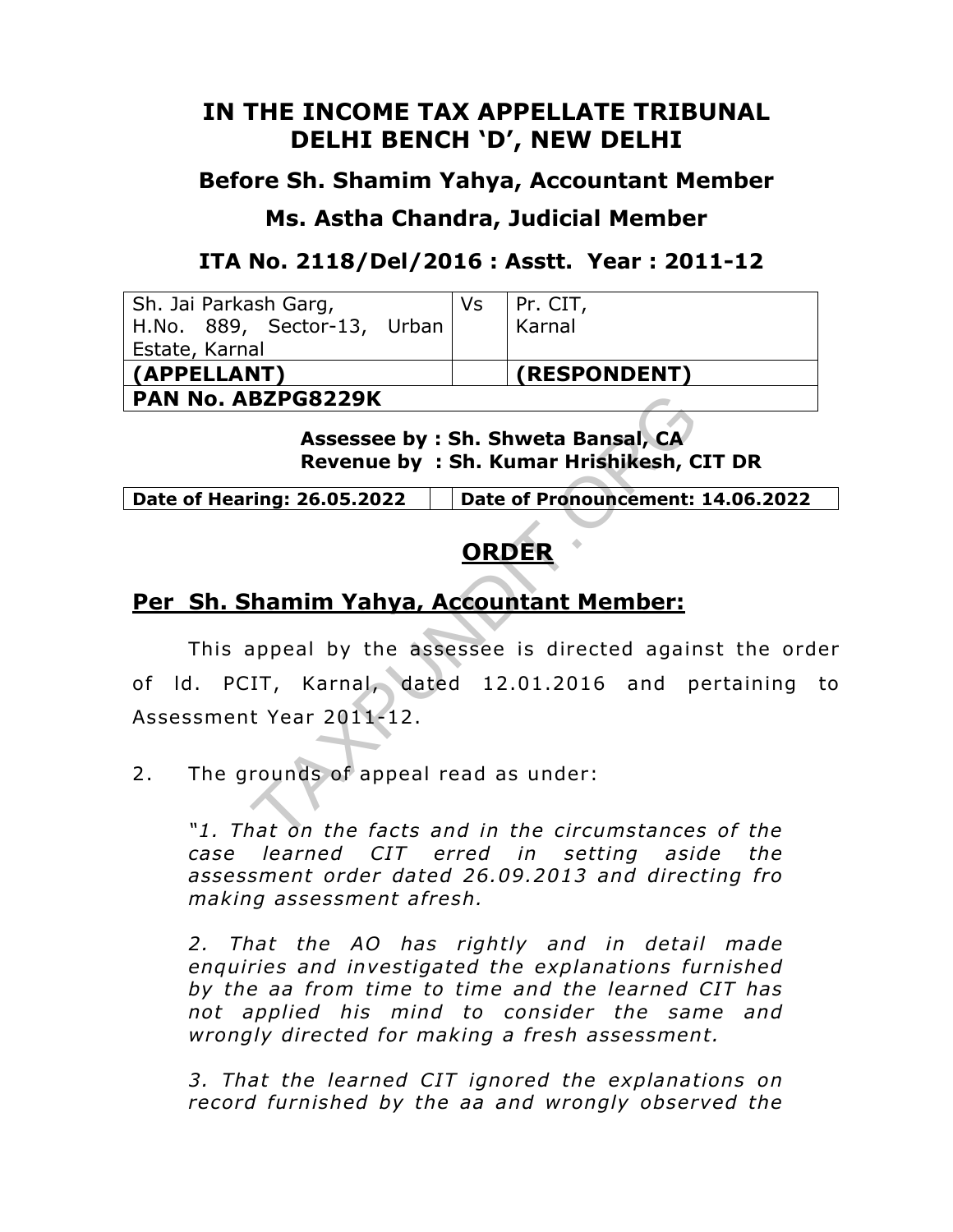facts and erred in directing for making an assessment *afresh.* 

4. That the order of learned CIT is lacking conjunction *of pre judicial to the interest of revenue and*  erroneous in law as such order of the learned CIT is *wrong and bad in law ."* 

3. In this case, in the assessment order, Assessing Officer noted that assessee has derived his income from salary and retail business of handloom goods u/s 44AD of the Income Tax Act, 1961. The Assessing Officer observed that during the year it is noticed that assessee has deposited cash in the bank on the various dates. The assessee was called upon to explain the source of cash deposit with supporting evidence. In response thereto, the assessee explained that cash was deposited in the bank out of cash available with him out of withdrawal on earlier date, cash sales from the retail business & funds transferred from the OD a/c. For the cash available out of withdrawn amount, the assessee did not elaborate the purpose of the withdrawal & further its non-utilization. Further AO noted that mostly cash was deposited in the bank in the round figure. That there are possibilit es of revenue leakages. That the assessee was confronted about these facts. That case was discussed with the counsel of the assessee who after discussion surrendered an amount of Rs.3,20,000/- subject to no penal action. Therefore, AO noted that to plug the possible leakage in revenue on  $a/c$  of cash deposited in the bank, an addition of  $Rs.3,20,000$ /- is hereby made subject to no penalty. The Assessing Officer observed that dured that assessee has deposited cash in<br>s dates. The assessee was called upon to<br>cash deposit with supporting evidence.<br>ne assessee explained that cash was dep<br>f cash available with hi

4. Upon the aforesaid Assessment Order, ld. PCIT proceeded to assume jurisdiction u/s 263 of the Act. He noted that the said case was selected in CASS for verifying the source of cash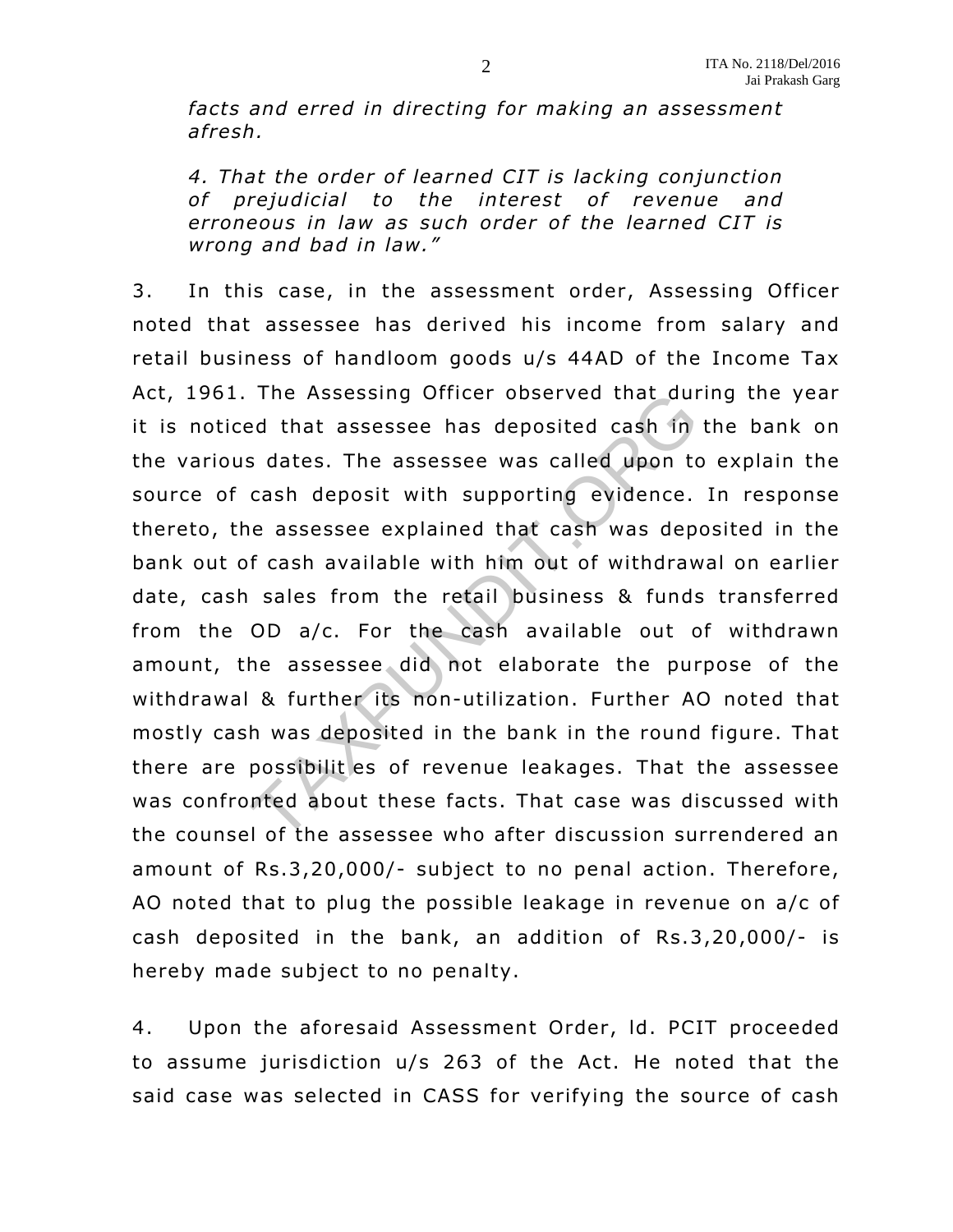deposits of Rs.43 ,19,000/-. However, he noted that no question has been asked on this issue. Thereafter, ld. PCIT observed that vide order sheet entry dated 10.04.2013 and 02 .05.2013, the assessee was asked by the AO to explain the source of cash deposits, which were above Rs.10 Lacs, made in the saving bank account and further asked the assessee to appear before the AO on 2.5 ,2013 & 9.5.2013 alongwith the details relating to source of cash deposits.

5. The ld. PCIT noted that during assessment proceedings, on 25.04.2013. The assessee furnished his reply alongwith statement of Bank account bearing A/c No 675010100011394 with Bank of India, Karnal. The Id. PC T further noted that the assessee further submitted that vide his reply dated 26.09 .2013 narration of credit/debit entries exceeding Rs. 10,000/- as appearing in the bank account. d. PCIT noted that during assessment pro<br>3. The assessee furnished his replum<br>of Bank account bearing A/c No 67501<br>of India, Karnal. The Id. PC T further no<br>urther submitted that vide his reply dated<br>of credit/debit entrie

6. Thereafter, the Id. PCIT observed that from the perusal of the record, it is seen that no enquiry/verification has been done on this issue and AO simply accepted the version of the assessee . The ld. PCIT further observed as under:

*"Further , it is also noticed that the assessee had made FDRs*  with Bank of India, Karnal on which the assessee had received interest of Rs.90,347/- during the year under consideration. It *is also noticed that the assessee had given advances to following persons, but no interest has been charged:* 

|                |                                 | Amount    | Date of Payment Amount |          | <b>Date of Receipt</b> |
|----------------|---------------------------------|-----------|------------------------|----------|------------------------|
|                | $M/s$ Sant Ram Chand $4,00,000$ |           | 07.04.2010             | 4,00,000 | 05.05.2010             |
| 12.            | M/s Basmati House               | 2,00,000  | 12.04.2010             | 2,00,000 | 20.07.2010             |
| 3.             | Sh. Arjun Pandit                | 10,00,000 | 12.04.2010             | 8,00,000 | 14.07.2010             |
| $\overline{4}$ | Mansukh Securities              | 1,00,000  | 10.02.2011             |          |                        |

3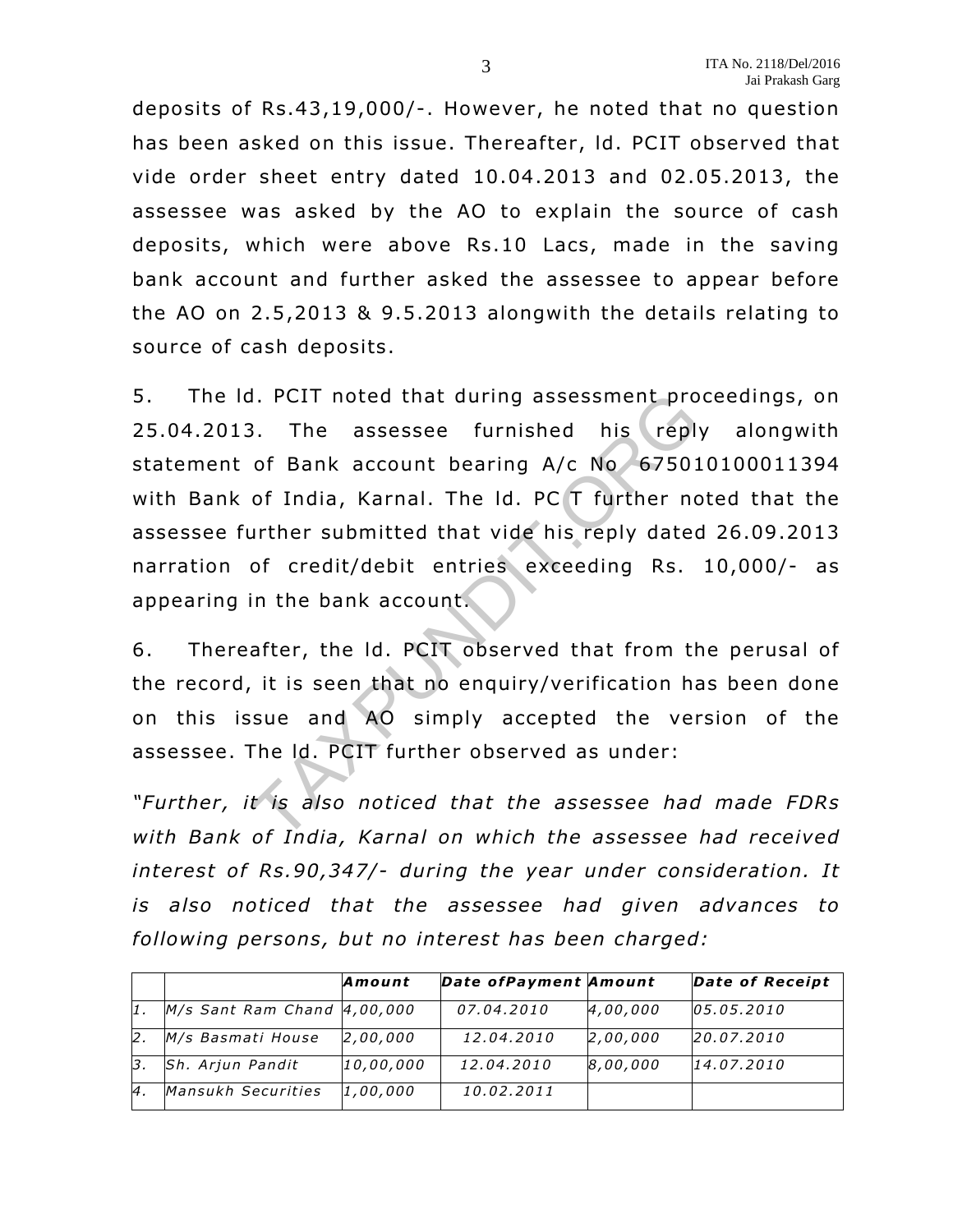7. From the perusal of saving bank Statement to Bank of India, it is also noticed that the assessee had made DBD of Rs. 12,00,000/- (on 29.07.2010), Rs. 10,11,000/- (on 02.12.2010), Rs.2 ,25,000/- (on 25.1 .2011), Rs.1,00 ,000/- (on 27.01.2011),. Rs.3 ,00,000/- (on 31.01 .2011) and Rs.80,000/- (on 10.03.2011) by making cash deposit on the same day, for which, the AO had not raised any question about the source of deposit.

8. The ld. PCIT thereafter referred to another notice issued. He did not mention as to what was in the said notice. However, Id. Counsel of the assessee has submitted a copy of the same in the paper book before us. The same reads as under:

*"This is in continuation to the show cause notice dated 14/16-* 09-2015 vide this office letter F No. 2385 in respect of the *subject cited above in your case. 2. In this regard, you are hereby required to provide information apart from the*  information sought by this office letter as stated above on the *issues mentioned below:*  d. PCIT thereafter referred to another n<br>mention as to what was in the said notion<br>of the assessee has submitted a copy of<br>book before us. The same reads as under<br>continuation to the show cause notice of<br>ide this office le

*(a) Provide the evidence in support of the sales of Rs. 15,61,000/- admitted during the assessment proceedings.* 

*(b) Provide the evidence in support of the purchases made against the sales of Rs. 15 ,61,000/-.* 

*(c) Provide the details of debtors and creditors.* 

*(d) Provide the details of account of loan from LIC.* 

*(e)* Copy of the bank statement of OD account and Saving Bank account of Bank of India, Kamal reveals the details upto *21.04.2010 as under:-*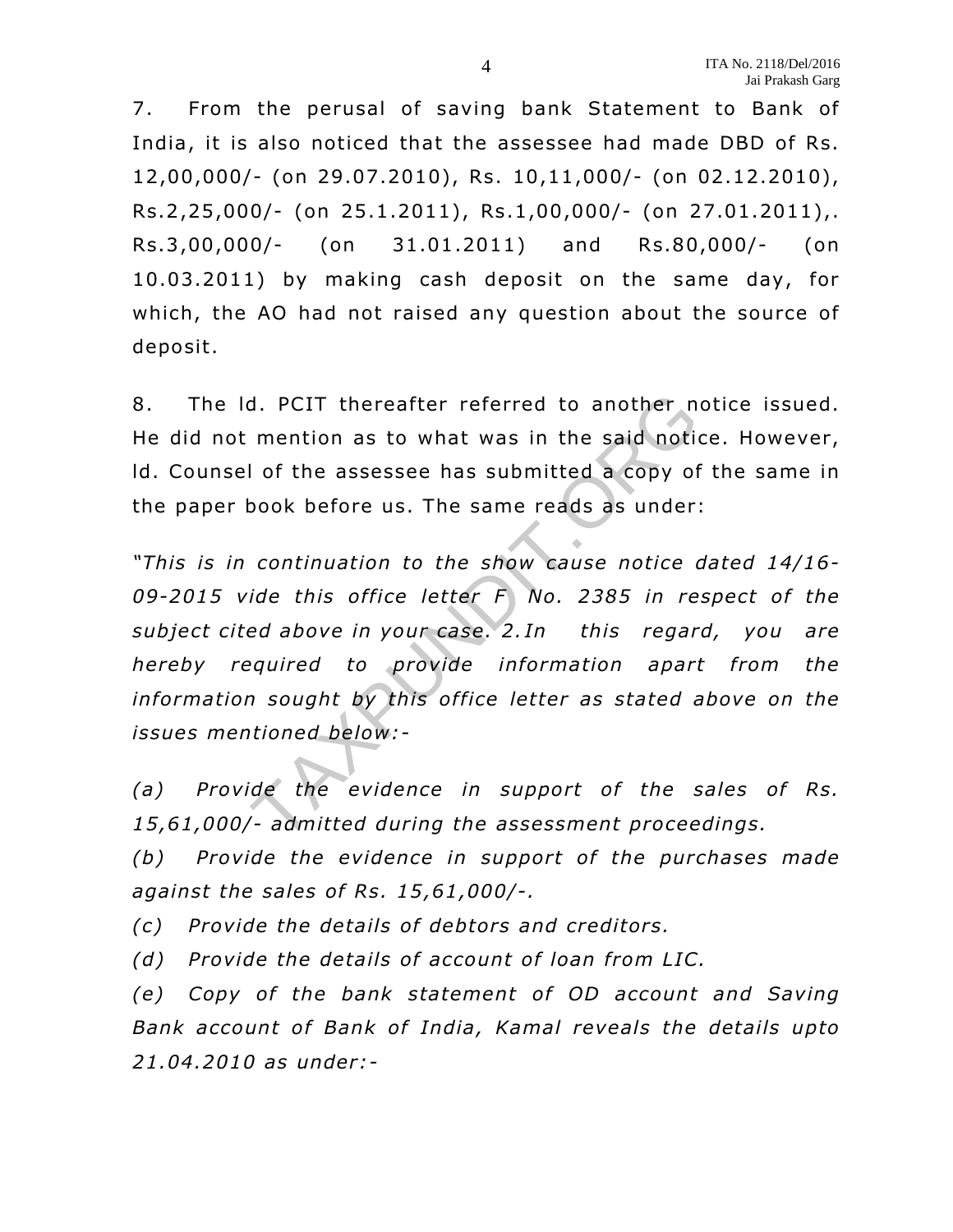#### *Saving Bank A/c*

| Date       | Debits        | Credits      | <b>Balance</b> |
|------------|---------------|--------------|----------------|
| 01.04.2010 |               |              | $14,06,208/-$  |
| 03.04.2010 |               | 32,020       | $14,38,228/$ - |
| 07.04.2010 | $4,00,000/-$  |              | $10,38,228/$ - |
| 07.04.2010 | $25/$ -       |              | $10,38,203/$ - |
| 12.04.2010 |               | 2,00,000     | $12,38,203/$ - |
| 12.04.2010 | 2,00,000      |              | $10,38,203/$ - |
| 12.04.2010 | $25/$ -       |              | $10,38,178/$ - |
| 12.04.2010 | $10,00,000/-$ |              | $38,178/$ -    |
| 15.04.2010 | 30,000        |              | $8,178/$ -     |
| 17.04.2010 | 7,000         |              | $1,178/-$      |
| 21.04.2010 |               | $6,00,000/-$ | $6,01,178$ /-  |

| 15.04.2010 | 30,000           |                   | 8,178/             |
|------------|------------------|-------------------|--------------------|
| 17.04.2010 | 7,000            |                   | $1,178/-$          |
| 21.04.2010 |                  | $6,00,000/$ -     | $6,01,178$ /-      |
|            | <u>O.D.</u>      |                   |                    |
| Date       | Debits           | <b>Credits</b>    | <b>Balance</b>     |
| 01.04.2010 |                  |                   | 0.00               |
| 10.04.2010 | $5,00,000/-$     |                   | $5,00,000/-$       |
| 12.04.2010 | 2,00,000/        |                   | $7,00,000/-$       |
| 12.04.2010 | $2,00,000/-$     |                   | $9,00,000/-$       |
| 13.04.2010 | $6,00,000/-$     |                   | 15,00,000/-        |
| 15.04.2010 | 5,00,000/        |                   | 20,00,000/-        |
| 15.04.2010 | <u>250,000/-</u> |                   | <u>22,50,000/-</u> |
| 16.04.2010 | ,50,000/-        |                   | 25,00,000/-        |
| 19.04.2010 |                  | 14,00,000/-       | <u>11,00,000/-</u> |
| 19.04.2010 |                  | <u>1,00,000/-</u> | 10,00,000/-        |
| 20.04.2010 | $1,00,000/-$     |                   | 11,00,000/-        |
|            |                  | $11,00,000/-$     | 0.00               |

*After considering the submissions filed by you on 26.09 .2013 during the assessment proceedings and the comparison of both the accounts mentioned above reveals that there is short balance of Rs. 8,00 ,000/- on 21.04.2010 which remains unreconciled. Please file your submissions in this regard.* 

*(f) You have filed the return of income declaring profit u/s*  44AD of the Income-tax Act, 1961, wherein gross receipts of Rs. *15,61,000/- have been claimed during the assessment*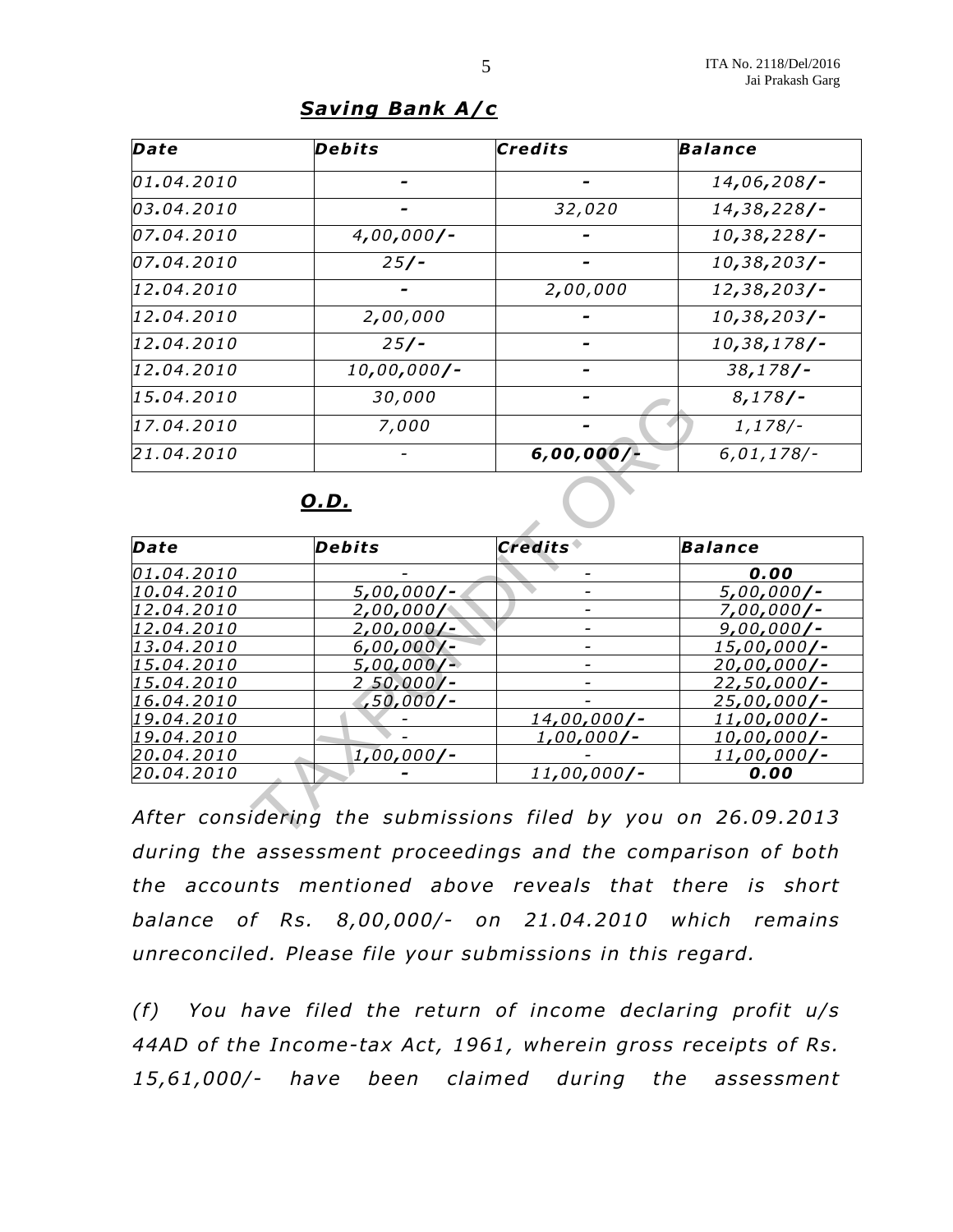*proceedings as sale proceeds. The OD limit account as well as Saving Bank account transactions reveals that there are frequent deposits and withdrawals in a single day in lacs of rupees. Please also provide the detailed narration regarding purposes of such a huge deposits and withdrawals in both the OD and Saving account.* 

*You are, therefore, requested to furnish reply/submission alongwith documentary evidence, if any, on the above issues raised in the notice and attend the of fice of the undersigned at Aayakar Bhawan, Sector-12, Karnal on 06 11.2015 at 11.00 A.M. personally/through your authorized representative ."* 

9. The ld. PCIT observed that Assessment Order passed by the AO is erroneous and in so far as it is prejudicial to the interest of the revenue. For this observation, the ld. PCIT gave following reasons:

- *a) As discussed above, this case was selected for scrutiny to verify the sources of cash deposits in bank account as per AIR information. During assessment proceedings, the assessee had furnished narration of credit / debit entries exceeding Rs. 10,000/- as appearing in the bank account of the assessee , but no query/verification were made by the AO and he simply accepted the version of the assessee and made an addition of Rs.3,20,000/- on account of*  possible leakage of revenue on account of cash deposited in the bank. the notice and attend the office of the un<br>hawan, Sector-12, Karnal on 06 11.20<br>mally/through your authorized representa<br>d. PCIT observed that Assessment Orde<br>erroneous and in so far as it is preju<br>the revenue. For this ob
- b) From the statement of saving bank account maintained *with Bank of India, Karnal by the assessee, it is seen that*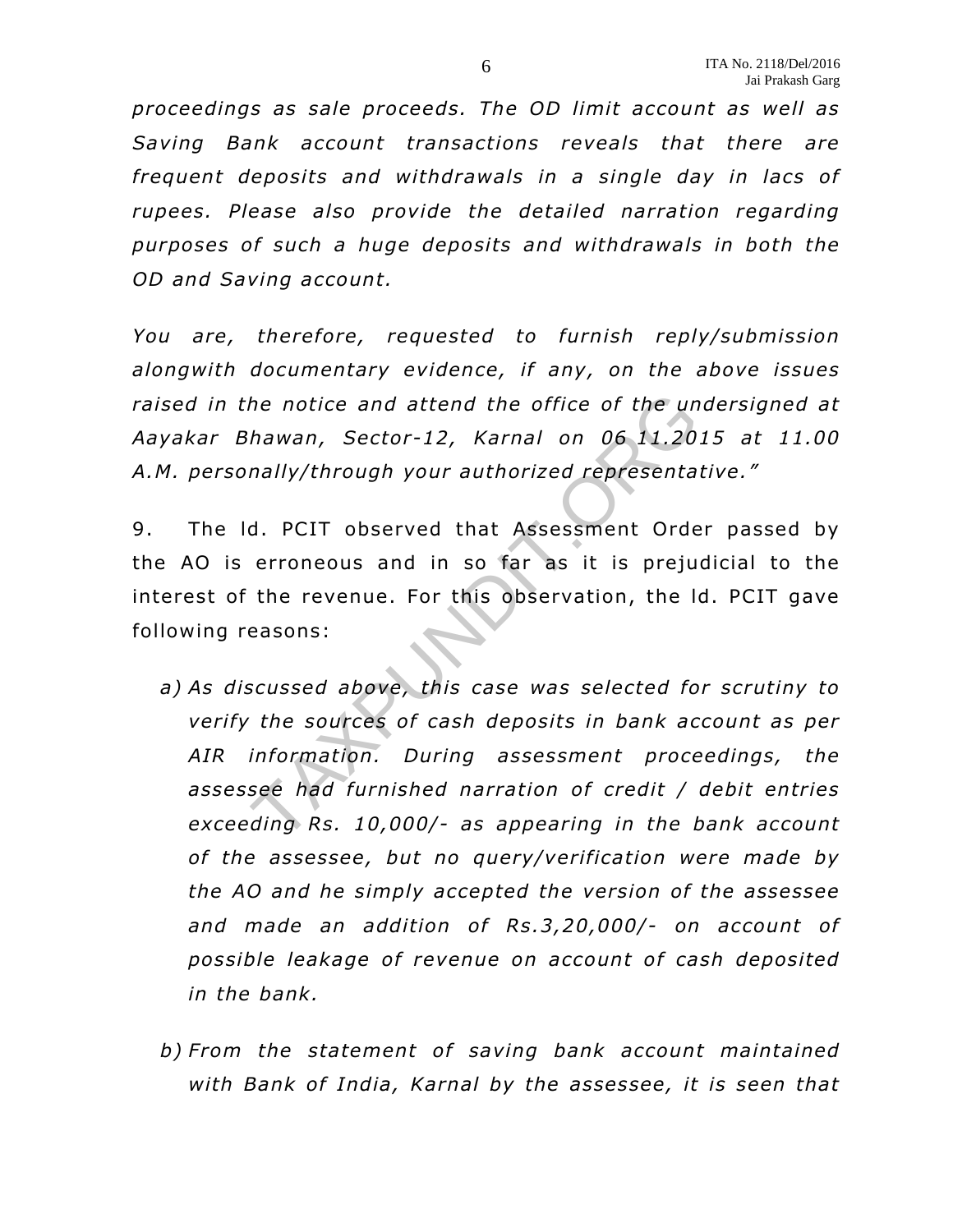*the assessee had made DBD (FDR) on the following dates by making cash deposits on the same day:* 

| 29.07.2010 | 12,00,000/-  |
|------------|--------------|
| 02.12.2010 | 10,11,000/-  |
| 25.01.2011 | $2,25,000/-$ |
| 27.01.2011 | 1,00,000/-   |
| 31.01.2011 | $3,00,000/-$ |
| 10.03.2011 | 80,000/-     |

*During assessment proceedings, the AO did not raise any query/ explanation for FDRs of above amount by making cash deposit on the same date and source of deposit was not examined.* 

- *c) During proceedings u/s 263, it is also noticed that the assessee made interest free advances to various persons as discussed above for business purposes, as is evident from the name of parties i.e . M/s Sant Ram Chand, M/s Basmati House, Sh. Ar jun Pandit & Mansukh Securities on the other hand, the assessee has taken OD limit of Rs.25 Lacs and*  LIC loan of Rs.3 Lacs for business purpose and paid interest to bank for availing the OD limit, therefore, *interest should have been charged on these advances. Thus, the AO failed to enquire about the interest free advances made by the assessee for business purposes.*  assessment proceedings, the AO did nexplanation for FDRs of above amount by<br>on the same date and source of deponent<br>on the same date and source of deponent<br>of the same date and source of deponent<br>see made interest free adv
- *d) During proceedings u/s 263, the assessee was asked vide show cause notice dated 2 .11.2015 to reconcile the short balance of Rs.8 ,00,000/-as on 21.04.2010. Only submission already filed by the assessee on 26.09.2013*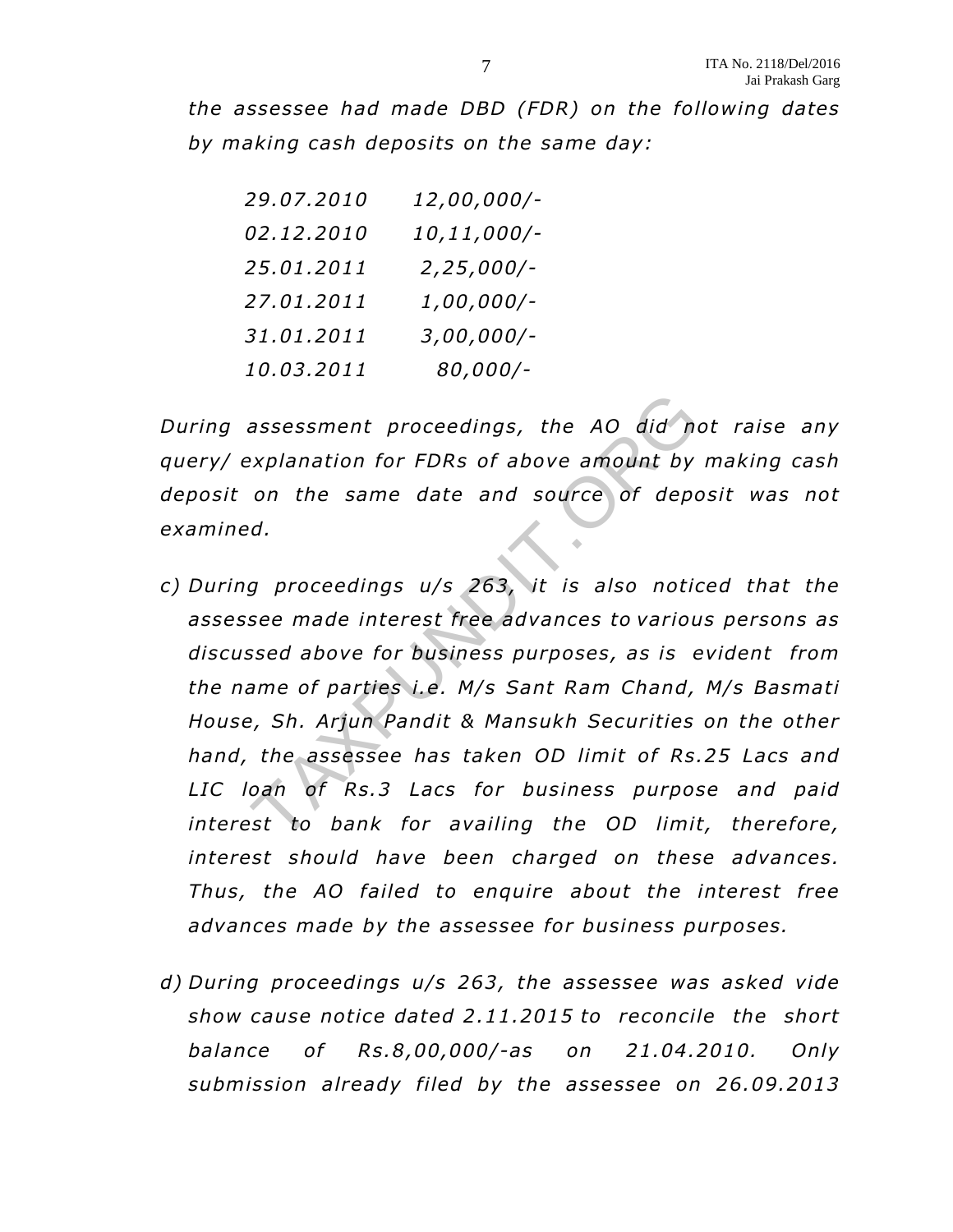*during the assessment proceedings alongwith evidence in support of sales have again been filed.* 

*During assessment proceedings, the assessee submitted that Rs.8 Lacs cash deposited in Saving Bank A/c is from withdrawals made from OD A/c. However , there is short / minus balance of Rs.8 Lacs on 21.04.2010, if both the Saving Bank A/c and OD A/c are considered together. Then during 263 proceedings, the assessee changed his stand and submitted that Rs.8 Lacs was met from the sale proceeds of his business. This explanation does not seem true, as out of Rs. 15.60 Lacs sale for 12 months, how can there be sale o f Rs.8 Lacs or more in the initial 21 days only. On the so called sale bills quantity or quality of the goods is not mentioned. Further, it cannot be a one way tra ffic, if assessee wants to show Rs.8 Lacs sale in first three weeks then from where he had made the purchases for a ffecting the sales of Rs.8 Lacs. Thus, the short*  balance of Rs.8 Lacs on 21.04.2010 still remains *unexplained.*  submitted that Rs.8 Lacs was met freeds of his business. This explanation do<br>as out of Rs. 15.60 Lacs sale for 12 mon<br>be sale of Rs.8 Lacs or more in the in.<br>On the so called sale bills quantity or q<br>is not mentioned. Furt

- *e) During 263 proceedings, the assessee was specifically asked about the detailed narration regarding purposes for huge deposits and withdrawals from Saving Bank A/c and OD A/c, however, the assessee did not furnish the requisite details.*
- *f) Against the OD limit of Rs.25 Lacs (extended to Rs.30* Lacs), the assessee has shown turnover of Rs. 15.60 Lacs, *which appears to be quite low and unreal.*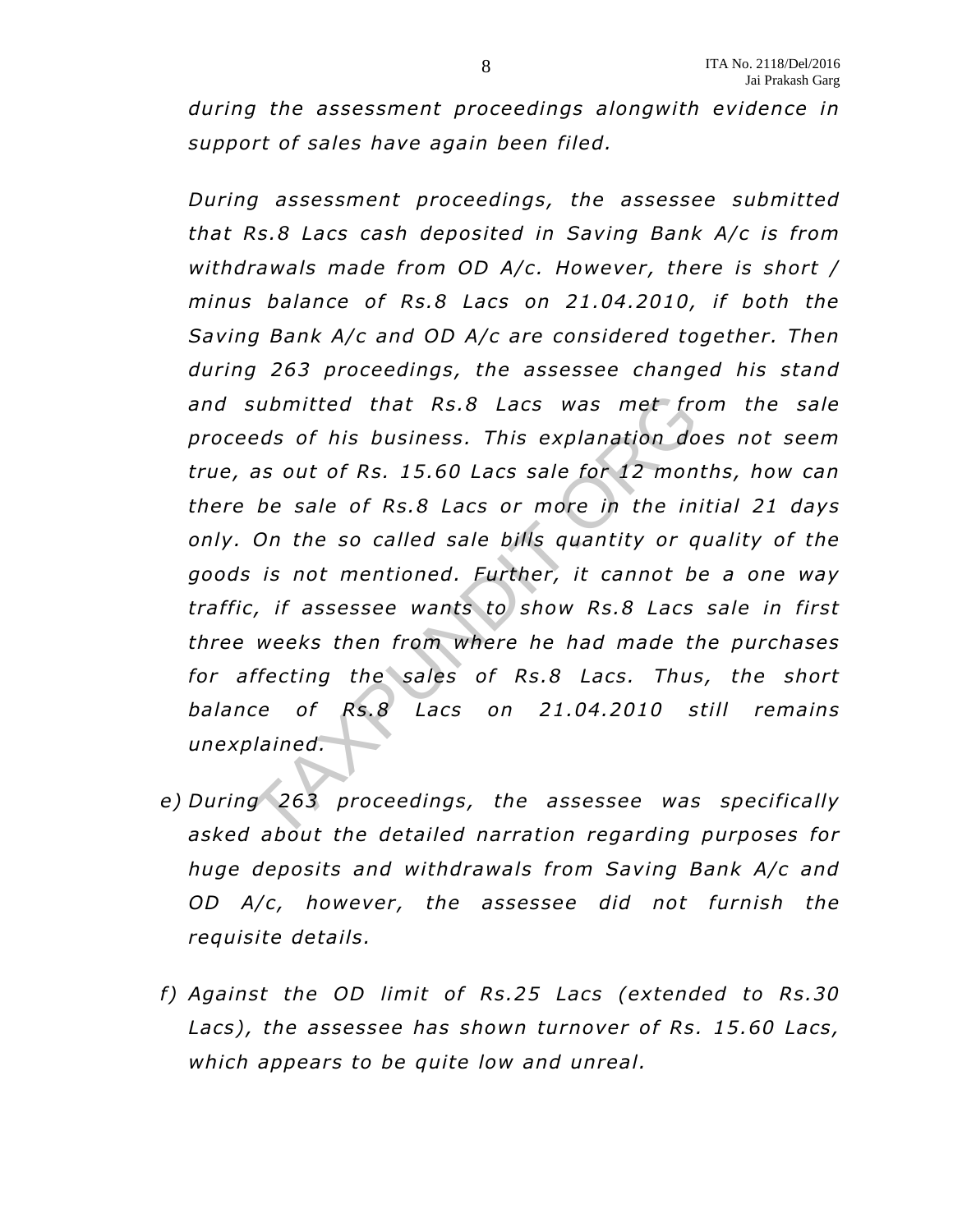- *g) If the assessee had Rs.30 Lacs or so in the form of cash deposits, then even if he keeps his money invested in bank (in term deposits), he could have easily earned Rs.3 Lacs per annum, on the other hand the assessee is showing Rs.1 .25 Lacs as business income and about Rs.90,000/- as interest income, which is against business sense and defies logic.*
- *h) The assessee appears to be engaged in some business which he has not disclosed to the department for example on 21 .07.2010, Rs.38 Lacs in cash and then on*  23.07.2010, further cash of Rs, 5 Lacs were withdrawn by *the assessee . Similarly, on 16.10.2010 Rs.13 Lacs is withdrawn but the same is apparently kept idle till 02.12.2010. Unless there is some urgent business need /*  requirement, no sane person would withdraw that sort of *money to just keep the cash idle at home even for a few days.*  he has not disclosed to the department<br>
2.1.07.2010, Rs.38 Lacs in cash and<br>
2.2010, further cash of Rs,5 Lacs were verses<br>
1.2010, further cash of Rs,5 Lacs were verses<br>
1.2010. Unless there is some urgent bus<br>
2.2010. Un

*5. Further as per the provisions of section 263(1) explanation 2 – effective from 01.06 .2015, "an order passed by the AO shall*  be deemed to be erroneous in so as it is prejudicial to the *interest of the revenue, if in the opinion of the Pr .CIT/ CIT - the order is passed by the AO without making enquiries / verifications, which should have been made . Thus this case is squarely covered by these provisions, effective from 01.06.2015."* 

10. Thereafter, referring to the case law including Gee Vee Enterprises Vs. Addl. CIT 99 ITR 375, he directed that the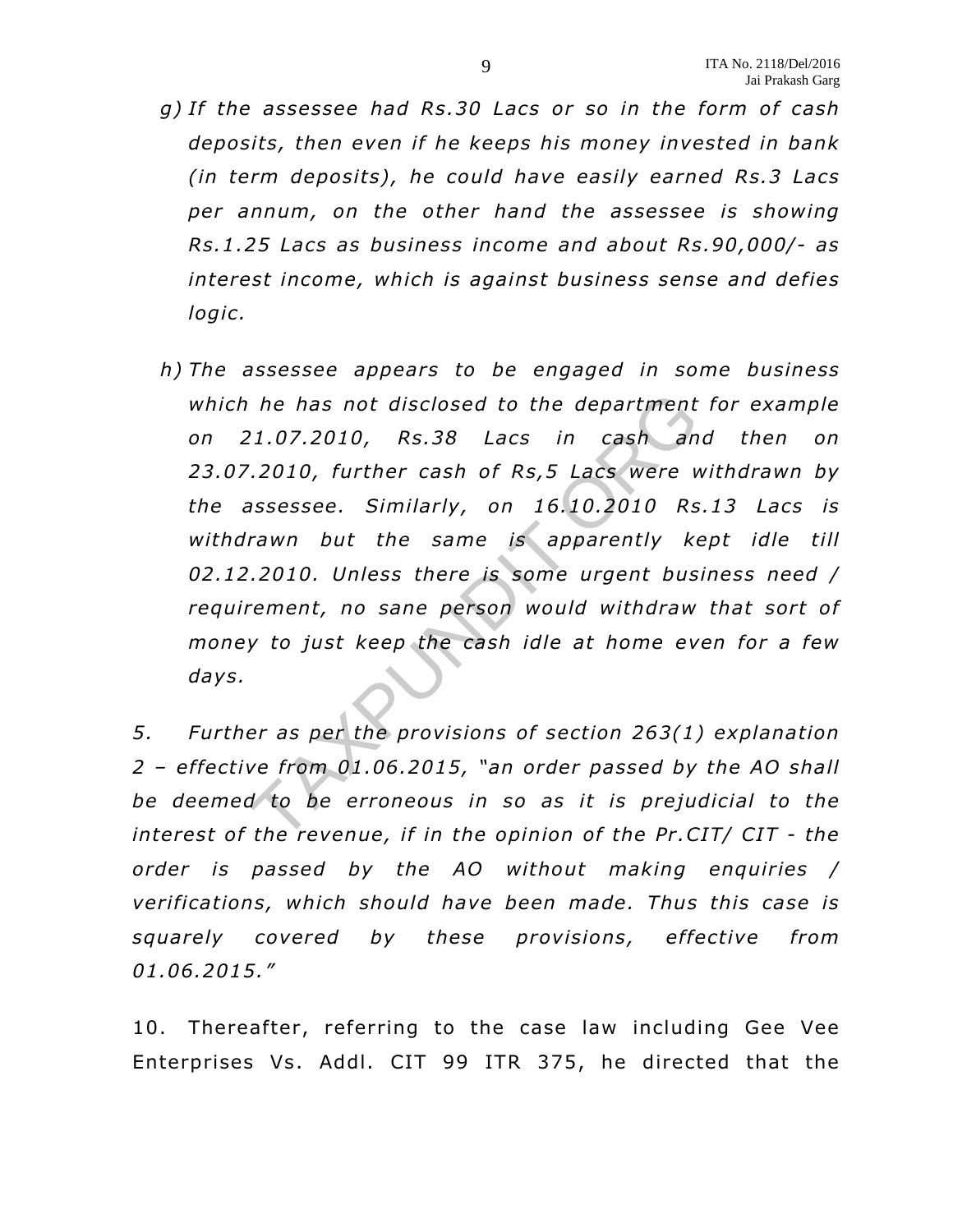Assessment Order is set aside and AO is directed to make the assessment afresh.

11. Against this order, assessee has filed appeal before us.

12. We have here both the parties and perused the material on record. The ld. Counsel of the assessee submitted that the ld. PCIT observation that AO has not made any enquiry incorrect. She submitted that all enquiries were made by the Assessing Officer as it is evident from para 1 to 3 of the Assessment Order. Hence, she submitted that AO has given a categorical finding in the Assessment Order itself that the source of cash deposited in bank account was duly examined and verified. She, further, submitted that the Id. PCIT is himself observing that AO vide order sheet entry dated 10.04.2013 and 02 .05.2013, the assessee was asked for explanation in this regard from the assessee and hence the ld PCIT observation that no enquiry has been made itself contrary from his observations itself. She submitted that assessee has made all submission before the AO. She submitted following chart that issues raised by the ld. PCIT were already considered by the AO as under: It is evident from para I to 3 or the<br>nce, she submitted that AO has given a<br>the Assessment Order itself that the so<br>in bank account was duly examined and v<br>bmitted that the Id. PCIT is himself obser<br>sheet entry dated 10.0

| S. No.<br>l as<br>per<br>4 ofl<br>para<br><b>PCIT</b><br>the<br>order) | <b>Issue raised by PCIT</b>                                                                                              | Reply already filed before AO                           |
|------------------------------------------------------------------------|--------------------------------------------------------------------------------------------------------------------------|---------------------------------------------------------|
| a                                                                      | Cash deposit in the bank account Reply dt. 26/09/2013 explaining<br>land source thereof                                  | each and every entry of cash<br>deposit in bank account |
| $ {\bf b}\rangle$                                                      | Explanation for FDRs                                                                                                     | Reply dt. 29/08/2013                                    |
| $\mathsf{c}$ )                                                         | Advance to M/s Sant Ram Chand, Reply dt. 26/09/2013<br>M/s Basina ti House, Sh. Arjun <br>Pandit, M/s Mansukh Securities |                                                         |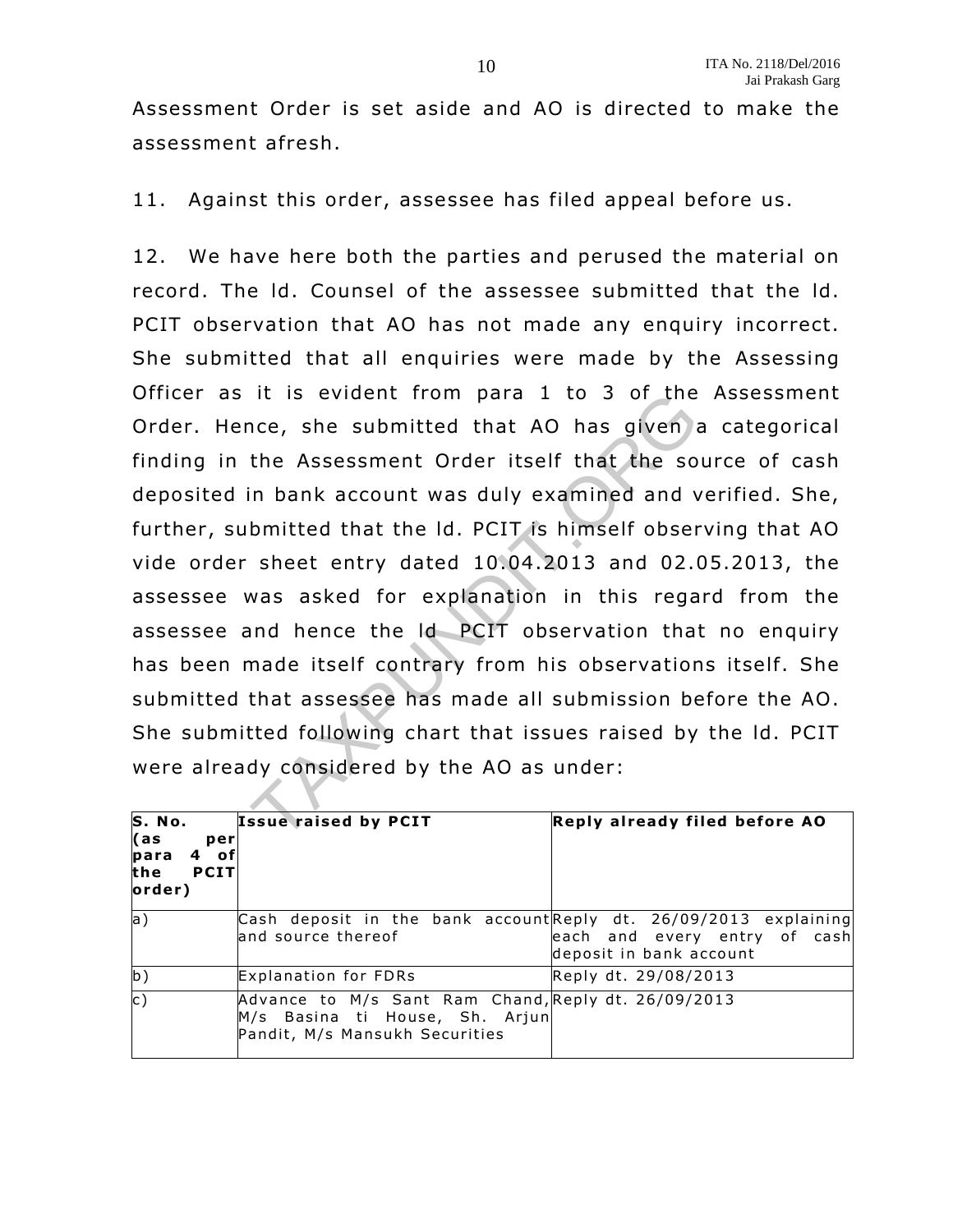| $\mathsf{d}$ ) | Alleged short balance of Rs. 8L if From perusal of the notice u/s 263<br>both the saving bank and OD A/cdt. 02/11/2015 itself it is clear<br>considered together<br>that there is no short balance in<br>OD a/c and saving bank account |
|----------------|-----------------------------------------------------------------------------------------------------------------------------------------------------------------------------------------------------------------------------------------|
|                | 21.04.2010.<br>o n<br>Balance is<br>a s<br>saving<br>account<br>Rs.<br>is<br>$(+)6,01,178$ /- and balance is OD<br>account is nil. Therefore, there is<br>no negative balance.                                                          |
|                | Otherwise also, the OD account is<br>a loan account and the assessee is<br>having OD limit of Rs. 25 lacs.<br>Therefore, the appellant can have<br>negative balance in its account<br>upto Rs. 25 lacs.                                 |
|                | Therefore, this observation of Ld.<br>PCIT is completely incorrect.                                                                                                                                                                     |
|                | Otherwise also, this issue<br>alsol<br>pertains to bank<br>transactions<br>which were duly explained before<br>the th deposits in bank which is<br>already explained in point<br>(a)<br>above.                                          |
| e)             | Deposit and withdrawal from the Same as point (a) above<br>bank account                                                                                                                                                                 |
| (f), g), h)    | Certain observations regarding ODThese are just certain<br>qeneral<br>limit, cash deposit and business of observations that are not backed<br>the appellant<br>by any supporting document or<br>material findings.                      |
|                | Further, all the relevant facts and<br>documents<br>regarding<br>these<br>lobservations<br>were<br>also<br>filed<br>before the Ld. AO which were duly<br>examined and verified by the Ld.<br>AO.                                        |
|                | 13. Accordingly, the Id. Counsel of the assessee submitted that                                                                                                                                                                         |

13. Accordingly, the ld. Counsel of the assessee submitted that AO has made proper and due enquiry. She referred to several case laws in this regard. She further submitted that ld. PCIT invoking Explanation-2 to Section 263 is not sustainable in as much as Explanation-2 to Section 263 is applicable for Assessment Orders passed for A.Y. 2015-16 onwards and the ITAT Delhi in several cases has so held and similar order of ITAT in the case of M/s Brahma Centre Development Pvt. Ltd.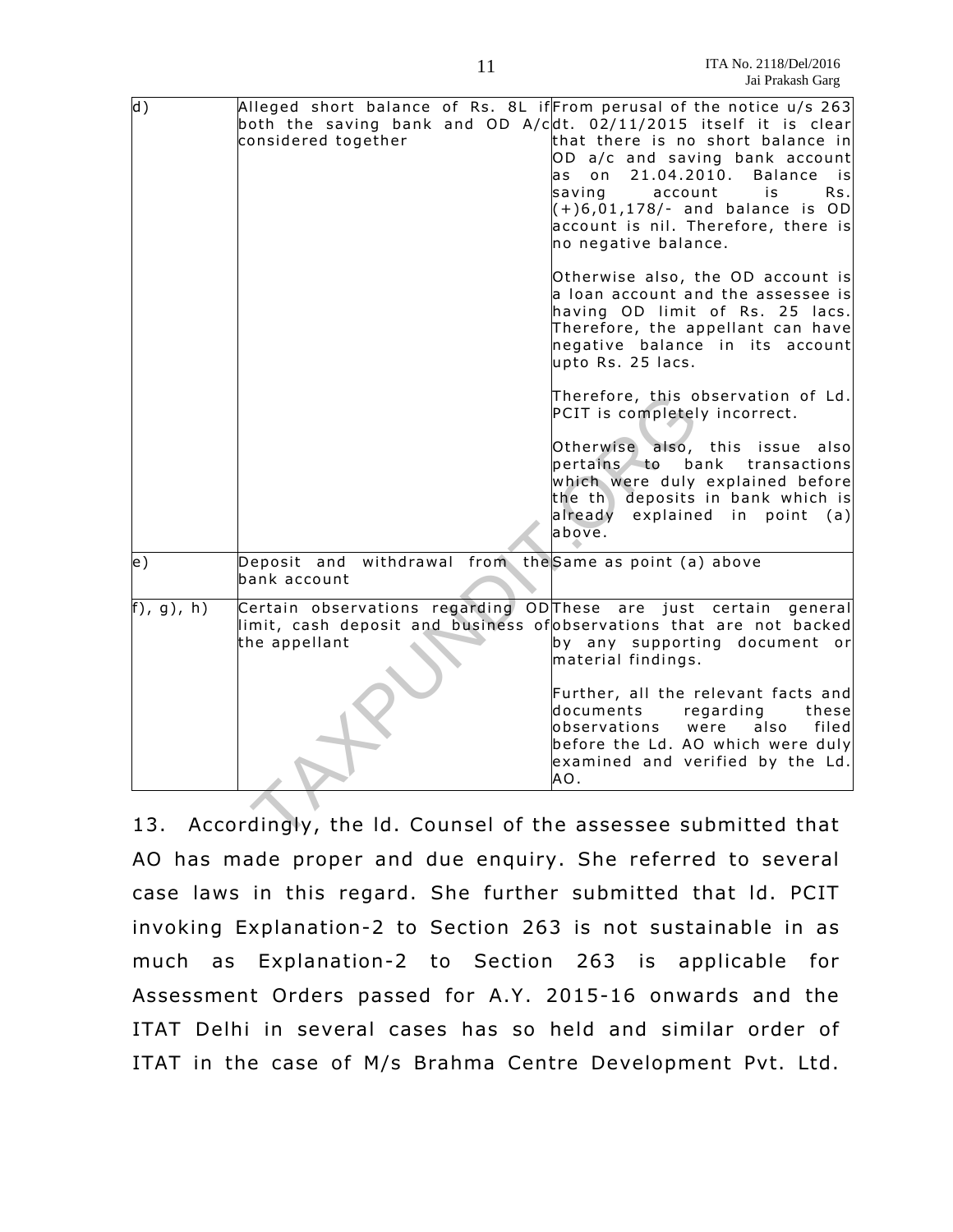was confirmed by the Hon'ble Delhi High Court. She further referred to several case laws in this regard.

14. Per contra, the Id. Departmental Representative relied upon the order of Id. PCIT. He further submitted that Explanation-2 to Section 263 was inserted by Finance Act, 2015 w.e .f. 01.06.2015 is applicable as much as the impugned order u/s 263 was passed on 28.03.2018. He further referred to several case laws.

15. We have gone through the submissions and case laws relied upon. Upon careful consideration, we note that ld. PCIT in order u/s 263 has itself noted that this case was selected for CASS for verifying the source of cash deposit. Thereafter, the ld. PCIT referred to order sheet entry from which AO sought explanation from the assessee regarding cash deposit. Despite noting the above and noting that assessee replied to the same , the ld. PCIT contradicted himself by the observation that no enquiry has been done on this issue and the AO simply accepted the version of the assessee . The above line mentions that firstly there is no enquiry and in the same breath it states that AO simply accepted the version of the assessee. There is no whisper as to what was the version of the assessee which according to Id. PCIT was to be further examined. Hence, it is amply clear that ld. PCIT invoked his jurisdiction u/s 263 without any application of mind. As noted by the ld. PCIT himself enquiries were made by the AO and due replies were given by the assessee. After duly considering the replies, AO found that assessee agreed to surrender the amount of Rs.3 ,20,000/- and the same was added. There is no whisper by the ld. PCIT as to why the explanation accepted by the AO is ave gone through the submissions and<br>1. Upon careful consideration, we note tha<br>263 has itself noted that this case was<br>verifying the source of cash deposit. The<br>eferred to order sheet entry from which<br>in from the assessee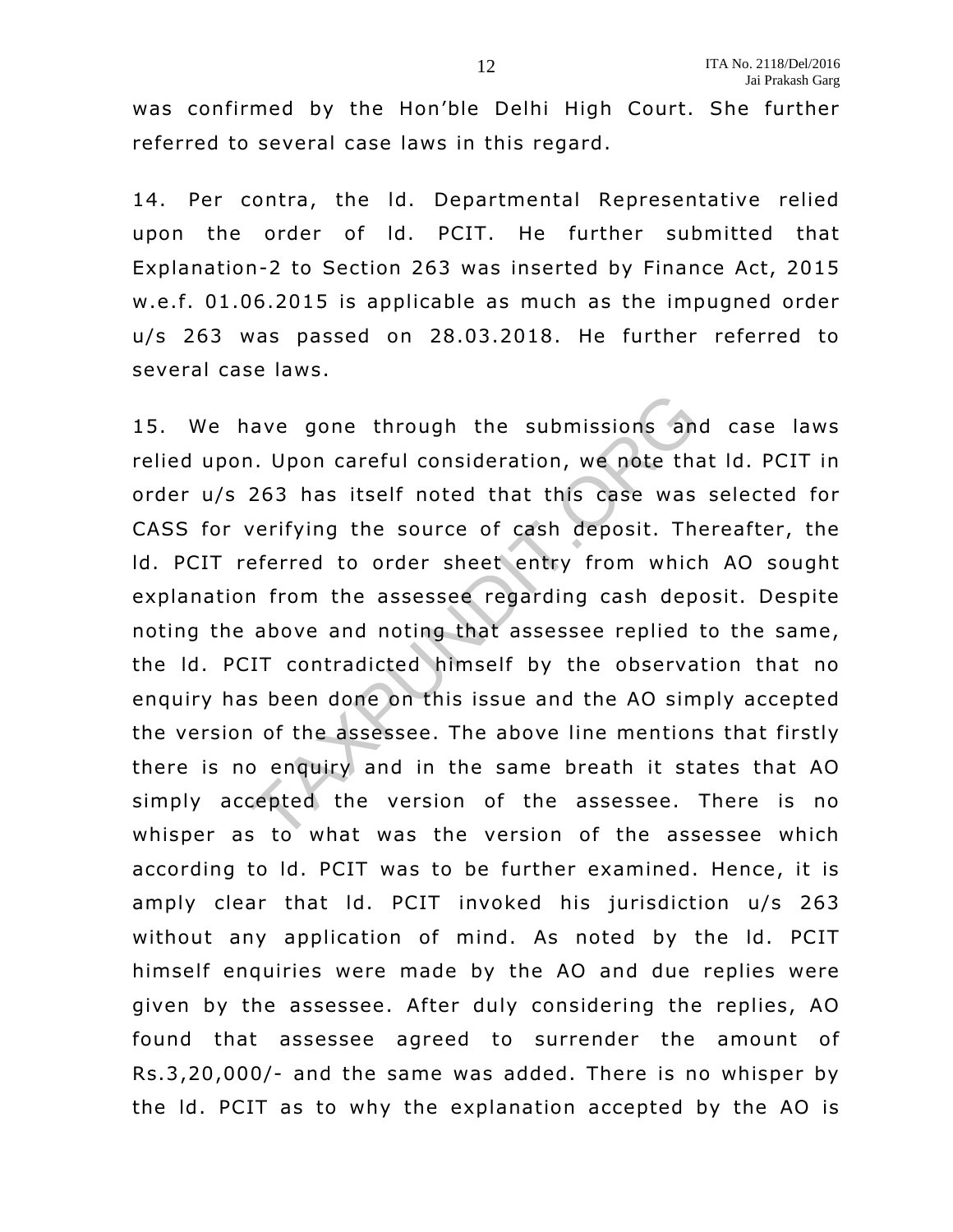not acceptable or wrong. In the paper book submitted before us, it has been submitted that AO has issued several notices to the assessee. We note that AO has made comprehensive enquiry regarding various aspects.

16. A copy of the notice dated 10.04.2013 submitted in paper book reds as under:

*"In connection n with completion of assessment proceedings pending in your case for the A.Y . 2011-12, you are requested to please furnish the following in formation/evidence & statement*  of computation of total income along with copy of ITR.

- *1. Please intimate the exact nature of business activities carried out during the year under consideration.*
- *2. Furnish the confirmations of balances in bank accounts/financial institution with reconciliation. Also*  submit copies of bank account statement with narration. your case for the A.Y. 2011-12, you are<br>mish the following information/evidence<br>ation of total income along with copy of IT<br>ase intimate the exact nature of busine<br>ried out during the year under considerat<br>mish the confirm
- *3. Please furnish details of loan & advances indicating* name, address PAN, amount of loan/advance, nature of *transaction giving rise to such loan/advance .*
- 4. Please give copies of ledger accounts of interest paid & *interest received. Details of TDS deducted & evidence for deposit in Govt. account.*
- *5. Date wise copy of capital account should be filed & necessary evidence with regard to the source of addition & destination of drawing should be filed.*
- 6. Furnish complete details of withdrawals for household *expenses giving details of all dependent family members & justify the withdrawals shown indicating expenses on education with name, class fee paid, vehicle charges,*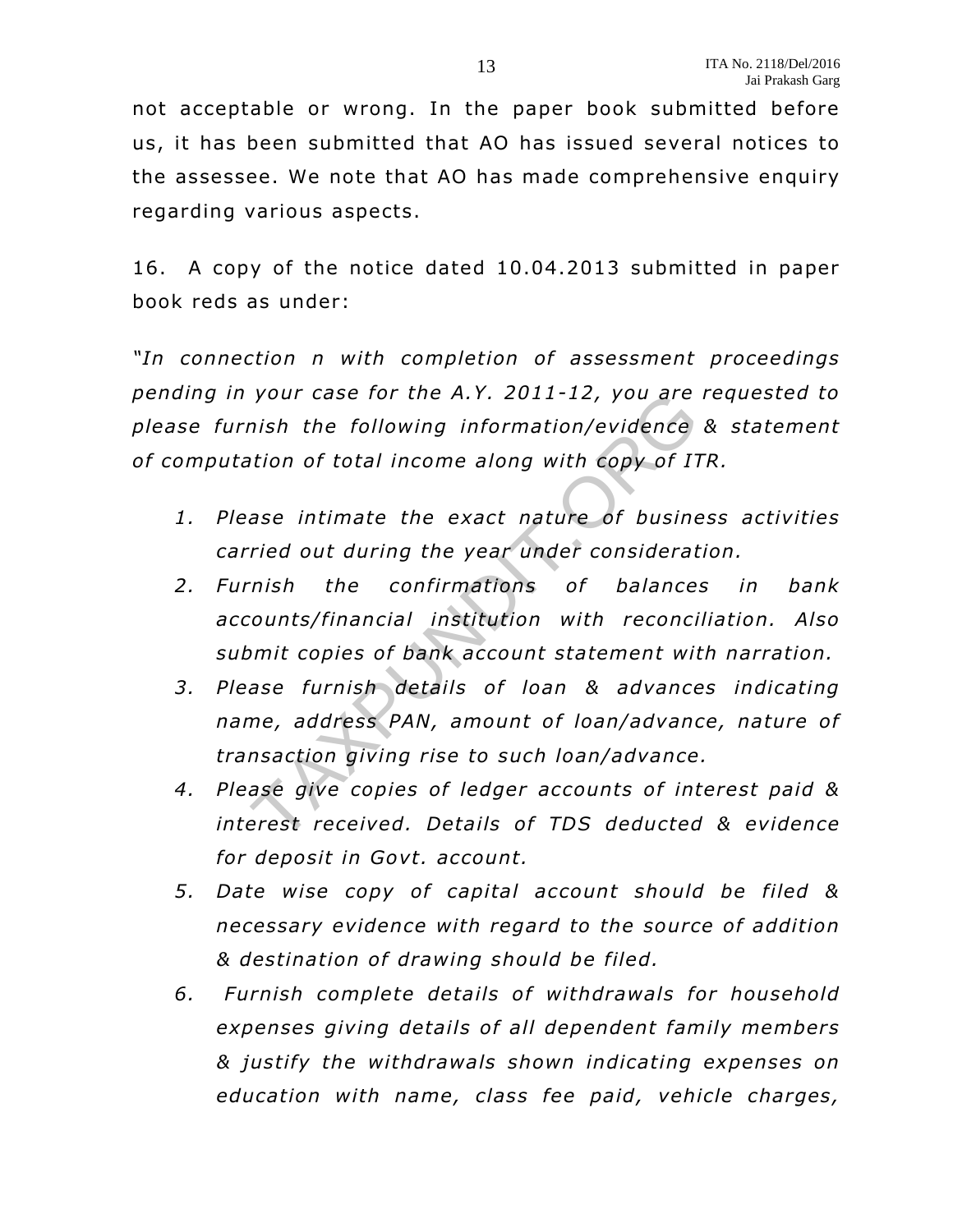*name of school/college and in electricity, telephone and function/marriage solemnized if any, during the year, separately under each head by you/family members.* 

- 7. Details of investment made in house property/loan, advances gift, shares, motor vehicle, jewellary & *corresponding sales of immovable property/any other asset which give rise to capital gain, if any.*
- *8. Please furnish a list of concerns (firms, companies etc.) where you or your dependents have any accounts/ shares deposit, debenture, investment or any other interest. A confirmed copy of such account from the concern should be filed along with particulars of income/loss from each concern.*
- *9. Please furnish details of bank account maintained by you & dependent family members.*
- 10. Regarding agriculture income, if any, please furnish full particulars of the agriculture land holding backed by *copies of title deeds/Farad/Jamabandhi/Girdwari etc. & details of agriculture produce sold, expenses incurred in support of agriculture income 'shown: in the return of income."*  ares deposit, debenture, investment of<br>erest. A confirmed copy of such accouncern should be filed along with pa<br>ome/loss from each concern.<br>ease furnish details of bank account m<br>ase furnish details of bank account m<br>as de
- 17. Similarly, notice dated 06.08 .2013 reads as under:

*"In order to complete the assessment proceedings in your case*  for the A.Y. 2011-12, you are. requested to fomish the following *in formation/documents alongwith the complete books of account i.e.* cash book, ledger, sale/purchase bill, vouchers for expenses *claimed on the next date of hearing on 20.8 .13 at 11.30AM.* 

*1. In the reply filed on dated 02 .05.13. You have shown doing business of handloom goods covered u/s*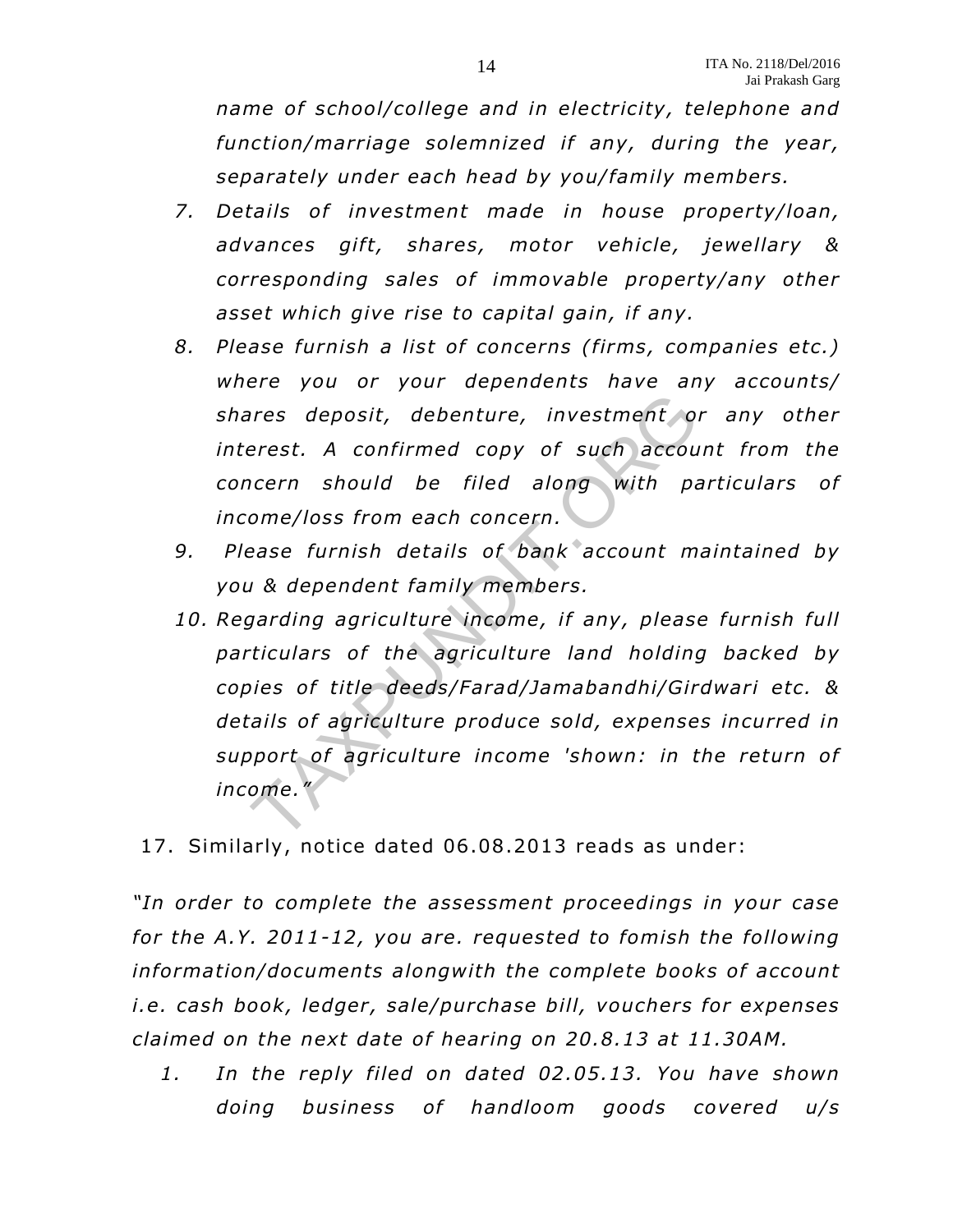44AF/44AD of the I.T. Act, whereas in the return of *income, no such business activities are shown. Only salary & interest income has been shown in the- return. Please explain it.* 

- *2. Income from business & profession has been shown at Rs. 1 ,25 ,000/- u/s 44AD o f the I.T. Act. Please furnish*  the basis of such income w.r.t. total amount of sales/purchases made during the year Sc copy of *sale/purchase bills should be provided.*
- *3. In the computation of total income, salary & interest has been shown at Rs. 1,23 ,228/- & Rs. 93 ,237/ respectively. Please file the necessary details in this regard.*
- *4. During the year under consideration, you have purchased a residential plot from Shri Shammi Bansal for Rs. 10,50 ,000/- Please file the# source of investment in purchasing the plot. Please also file the conveyance deed also later on, this was sold to one Shri Ankit Garg for the same amount. Please file the copy of agreement entered between you & Shri Ankit Garg for*  sale of said plot. How much of the bayana/advance *amount was received & accounted for in the bank account.*  The computation of total income, salary &<br>
en shown at Rs. 1,23,228/- & R.<br>
pectively. Please file the necessary de<br>
ard.<br>
ring the year under consideration,<br>
chased a residential plot from Shri Sh.<br>
Rs. 10,50,000/- Please
- *5. There is cash deposit of above Rs. 10 lakh in saving*  bank account with Bank of India, Kama. Please explain *the source of cash deposit as well as cash withdrawal with documentary evidence.*
- *6. You have also OD account term deposit with Bank of India . Please furnish the purpose for such account &*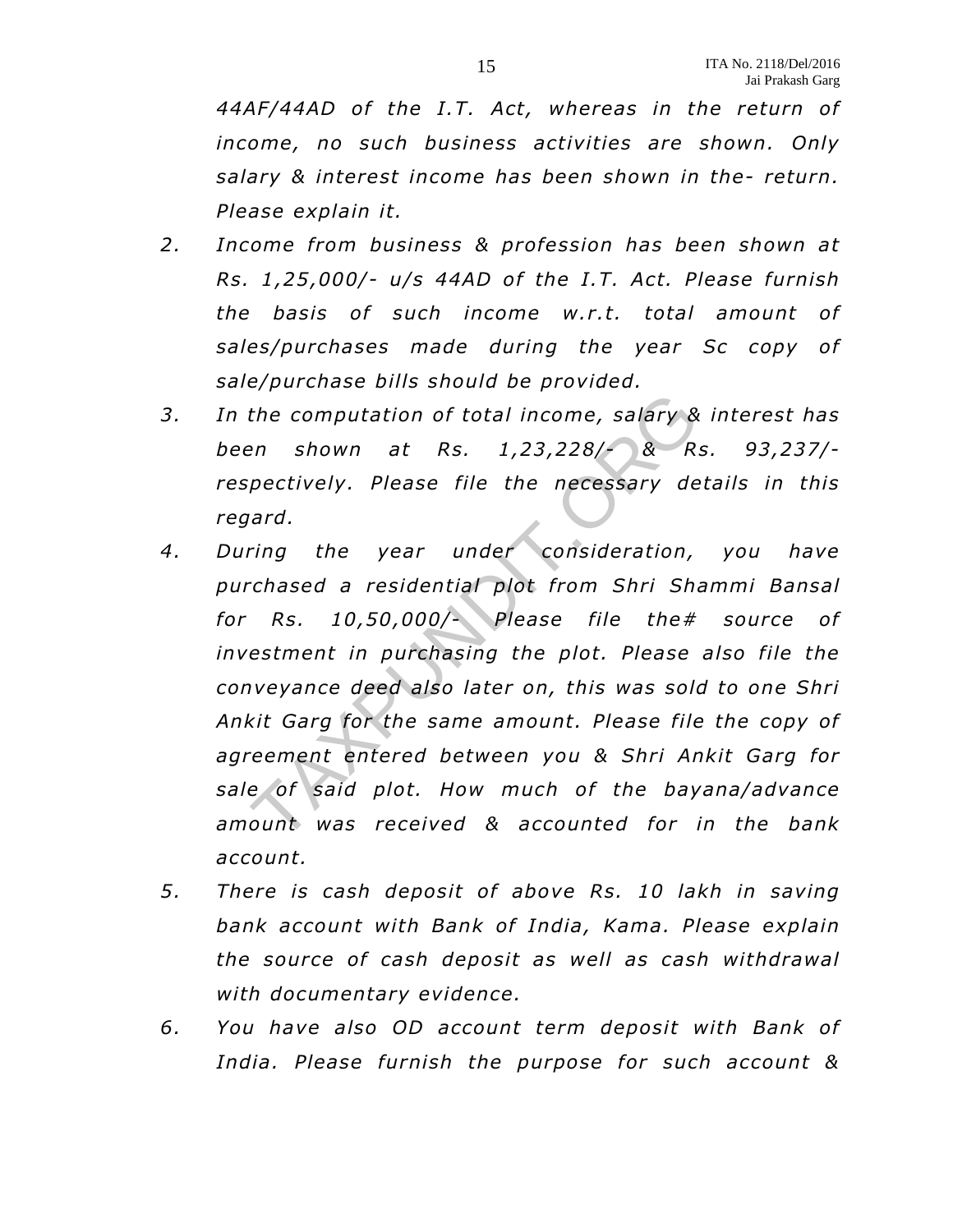*source of meeting out interest liability on the OD account.* 

- *7. Please furnish the source of TD account No. 451 ,460 & 561 against which substantial amount shown credited in your name as on 31.03.11 .*
- *8. It further , revealed that loan has been availed from LIC of India & loan amount repaid during the year. Please furnish the details that how much of the loan was taken & repaid & the purpose for which loan was taken."*

18. Thereafter , the assessee response have also been submitted. The details of total cash deposited has also been submitted. The issue of interest on advances have also been addressed. The bank statement has also been submitted. We note that Assessing Officer has made due enquiry. Thereafter, upon receipt of assessee's response he has passed an order. There is no whisper in order of ld. PCIT as to why the explanation given by the assessee is not acceptable. Hence, his direction qua cash deposit to consider the issue afresh is erroneous and not liable to be sustained. In our considered opinion if two views possible and the AO has accepted the one, the ld. PCIT cannot assume jurisdiction u/s 263 of the Act. The observation by the ld. PCIT that he is invoking Explanation-2 to Section 263(1) for this Assessment Order i.e. Assessment Year 2011-12 is not sustainable as amendment is effective from 01.06.2015 and Hon'ble Delhi High Court has held that the same is not retrospective. The submission of the ld. CIT DR where he submits that the Explanation-2 to Section 263 is applicable even for A.Y. 2011-12 as Id. PCIT's order was passed on 28.03.2018 has no legal substance. The various case laws cited by the ld. after, the assessee response have<br>The details of total cash deposited has<br>The issue of interest on advances have<br>The bank statement has also been su<br>Assessing Officer has made due enquiry<br>pt of assessee's response he has p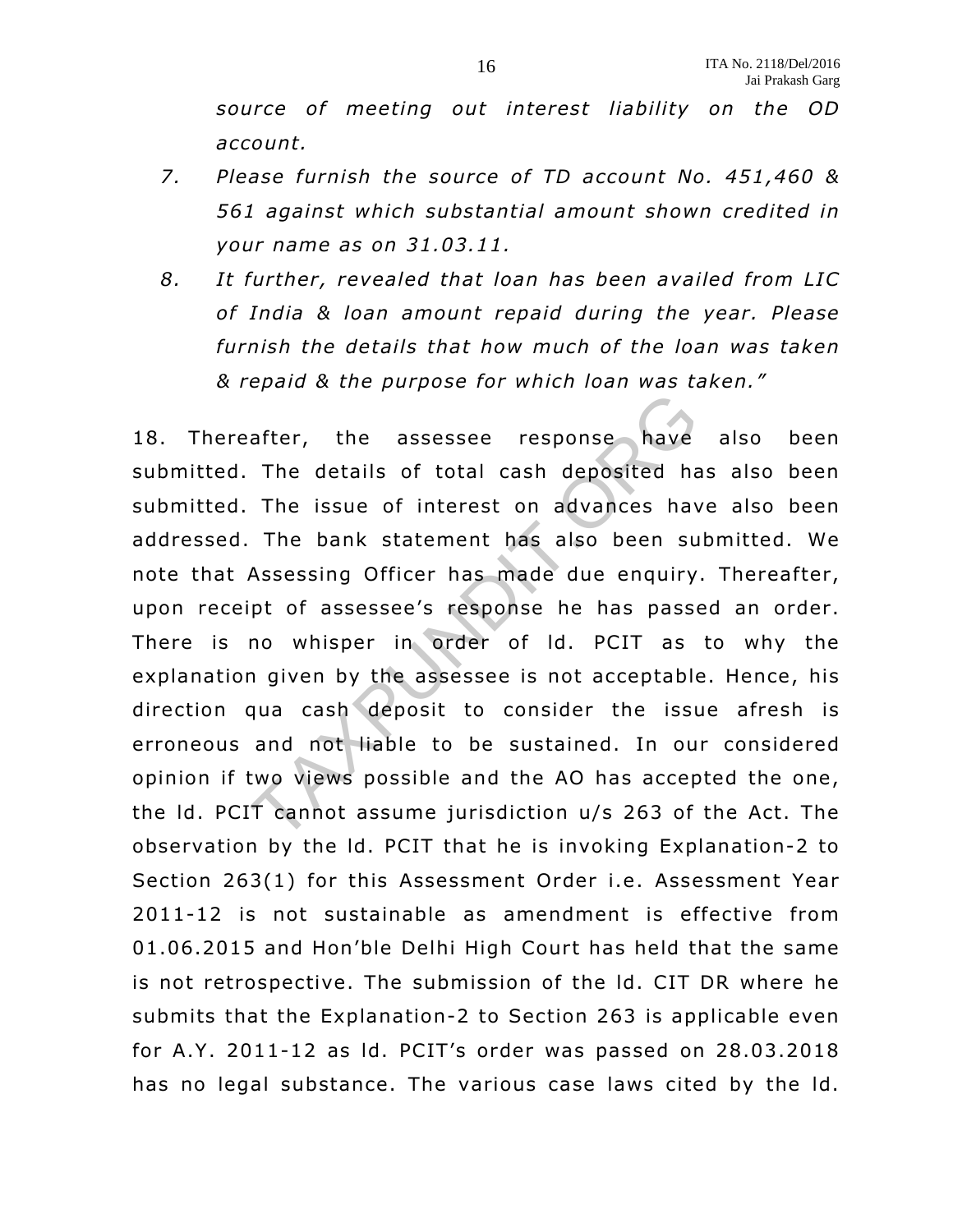DR for no proper enquiry made by the AO or the AO's order being cryptic or that AO accepted the reply without any further enquiry are not at all applicable on the facts of the present case as already found by us. The observation of Id. PCIT that no enquiry was done by the AO is absolutely not sustainable as a proper enquiry has been done. Moreover, the amendment in this regard is not applicable in this assessment year. Further, the observation that AO accepted the reply without further enquiry has no substance as to what further enquiries was required is also not stated by Id. PCIT. There is no mention by Id. PCIT what was wrong in the explanation given by assessee and what more enquiries were required. It is a classic case of ld. PCIT directing for roving enquiries totally unsustainable in law. This is further amplified by the second notice by ld. PCIT dated 02.11.2015 a fter initial notice on 16.09.2015, which was issued after issue of notice about cash deposit. The said notice has already been reproduced by us hereinabove. Though the said notice is said to be in continuation of earlier notice, by no stretch of imaginat on it can be said to be in continuation of the earlier notice . tated by Id. PCIT. There is no mention<br>wrong in the explanation given by assess<br>uiries were required. It is a classic case<br>or roving enquiries totally unsustainable<br>amplified by the second notice by Id.<br>5 after initial not

19. A reading of the same clearly shows that after having made a contradictory observation on issue of lack of enquiry of cash deposit aspect for which the assessment was taken up, the ld. PCIT went on virtually issue a notice u/s 143(2) and embark upon fishing and roving expedition. The ld. PCIT never mentioned in his order before issuing this second notice as to how the Assessment Order in this regard was erroneous so as to be prejudicial to the interest of the revenue. Hence, this part of the ld. PCIT's order wherein notice was issued *dehors* any